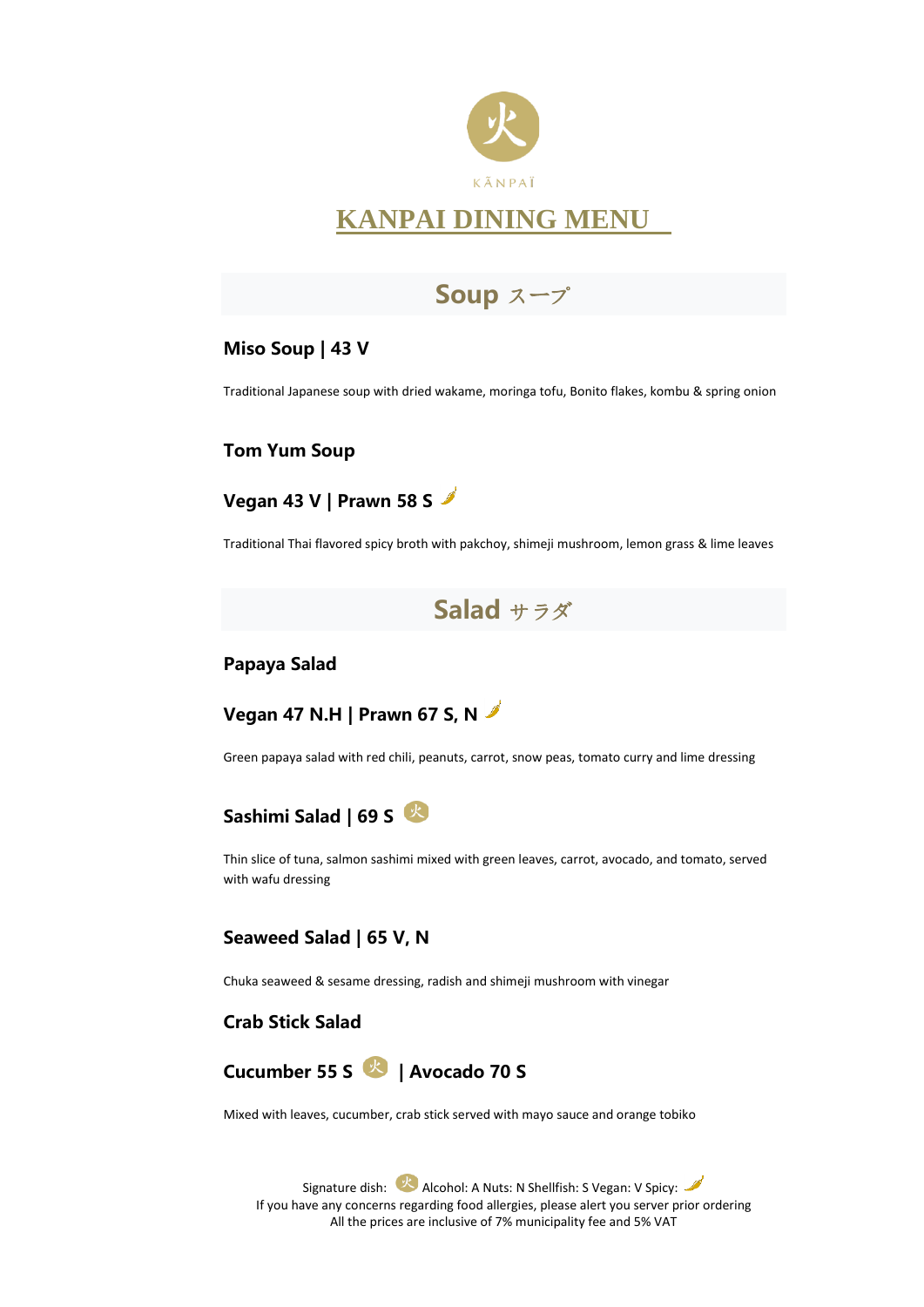

# **Appetizer** 前菜

## **Fresh & Raw |** 新鮮で生

### **Tuna & Salmon Tar-tar | 86**

Tuna & salmon tartar served with home-made Japanese crackers



Premium Wagyu strip loin with pickled beetroot, zucchini, carrot & truffle soy dressing

### **Tuna Tataki | 85**

Yellow fin tuna with wasabi stem, ponzu soy vinegar dressing & sea salt



Crispy tortilla with teriyaki sauce, wasabi & chili mayo, tomato, slice tuna, onion and truffle

### **Yuzu Hamachi | 87**

Yellow tail sliced with yuzu sauce, jalapeño, fried garlic

## **Steamed |** 水蒸気の

#### **Edamame**

#### **Salt 39 | Spicy 43 | BBQ 45**

Steamed young soy beans with sea salt, spicy or BBQ sauce

# **Baked |** 焼きました



Ball of octopus pancake with Takoyaki sauce, mayonnaise & bonito flake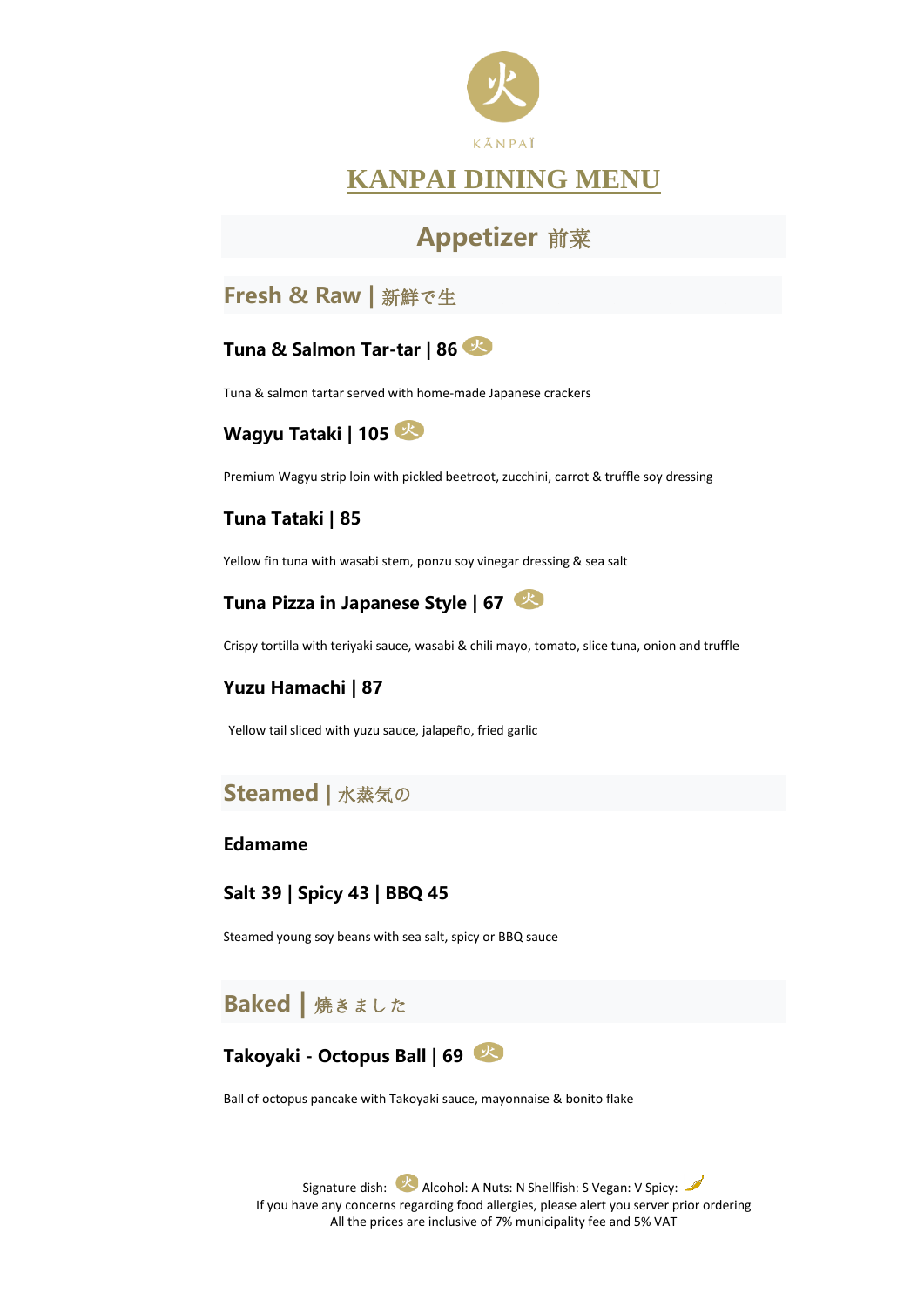

## **Deep Fried |** 揚げ物

### **Spring Roll**

#### **Vegetable 47 | Prawn 58**

Deep fried vegetable or prawn spring rolls served with mango hoisin sauce & wasabi mayo

### **Wasabi Prawn | Chili Prawn | 65 S, H**

Shrimp tempura with wasabi mayonnaise, orange & green tobiko

#### **Tempura**



Assorted tempura with choice of Vegan or Prawn

### **Fried Gyoza - Dumpling**

#### **Chicken 43 | Prawn 55 S**

Home-made fried dumplings stuffed with minced chicken or prawn

# **Skewered Grilled |** 焼き

#### **Yakitori**

### **Chicken 40 | Beef 57 | Salmon 52**

Char - grilled with traditional yakitori dipping sauce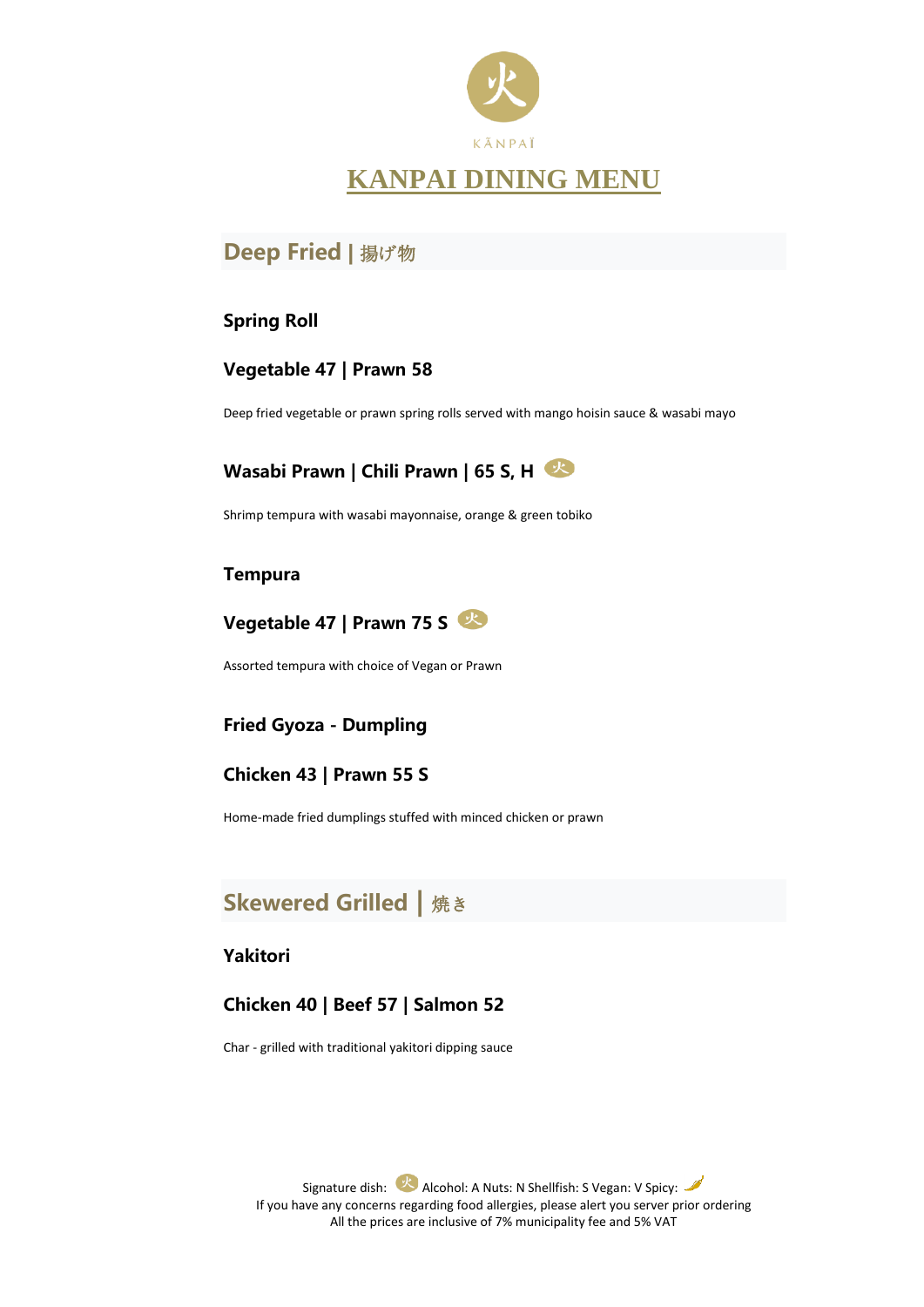

# **Maki Rolls** マキロール

### **Kanpai Rainbow Roll | 77**

Avocado, fresh salmon, cucumber, tuna, daikon, spicy mayo



Prawn tempura, avocado, cucumber, BBQ Eel, teriyaki sauce

### **Smoked Salmon Maki | 76**

火

Smoked salmon, avocado, crabstick, cucumber, and basil miso sauce

## **Wagyu Beef Roll | 90**

Avocado & malted cheese tempura roll, topped with grilled tender Wagyu

### **California Maki | 54 S**

Crab stick, avocado, cucumber & tobiko orange

### **Philadelphia Maki | 53**

Cream cheese, cucumber, avocado, fresh salmon

### **Prawn Tempura Maki | 55 S**

Tenkatsu, avocado, cucumber, prawn tempura

## **Spicy Tempura Maki | 58 S**

Prawn tempura, avocado, cucumber with spicy sauce**,** tobiko orange

## **Crunchy Crazy | 60**

Fresh salmon, spring onion, spicy mayo and tenkasu.

### **Spicy Tuna | 75 S**

Spicy tuna, spring onion, spicy mayo & green tobiko, sesame

### **Lava Maki Special | 66 S**

Fresh salmon, prawn tempura, orange tobiko, spring onion, avocado with spicy mayo

### **Paradise Green Roll | 50 V**

Avocado, cucumber, asparagus, pakchoy, pickled radish

| J Sake Pairing   プラッタの共有           | Carafe 100ml   Carafe 250ml |
|------------------------------------|-----------------------------|
| Josen Karakuchi Honjozo, Gekkeikan | 100   230                   |
| Hautsuru Junmai                    | 100   230                   |
| Choya Umeshu                       | 119   237                   |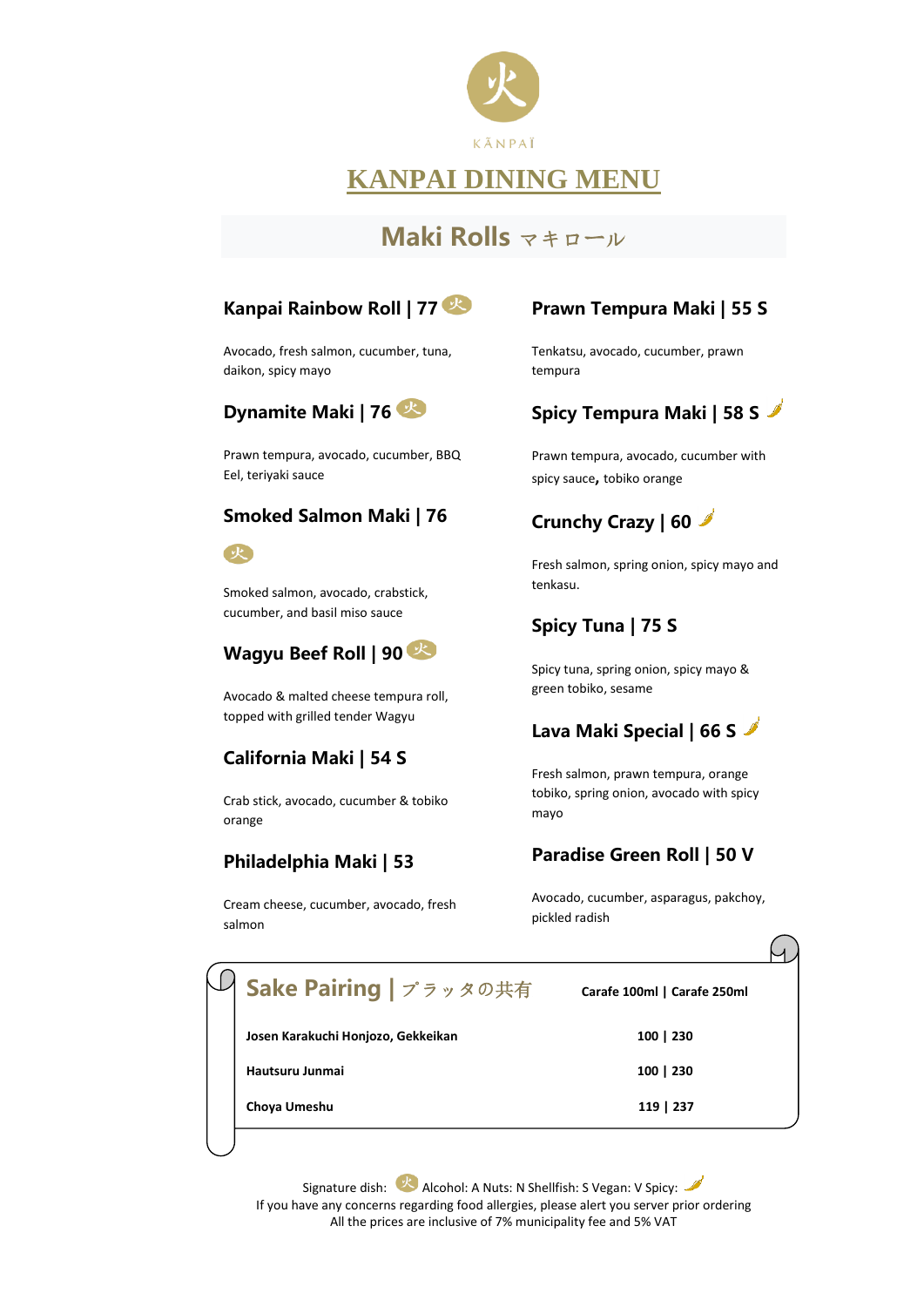

# **Nigiri & Sashimi |** にぎりと刺身

|                          | 2 pieces   3 pieces                  |
|--------------------------|--------------------------------------|
| Maguro   Yellow Fin Tuna | 65   75                              |
| Hamachi   Yellowtail     | 65   86                              |
| Sake   Salmon            | 55   71                              |
| Ebi   Prawn              | 55   67                              |
| Tako   Octopus S         | 55   82                              |
| Hotate   Scallop         | 65 72                                |
| Unagi   Eel              | $\left[ \mathcal{K}\right]$<br>87 87 |

# **Sharing platter | プラッタの共有**

### **Maki Sushi Nigiri | 205 S**

California Maki with Tuna, Salmon & Ebi Nigiri | 14 pieces

## **Signature Rolls | 250 S**

Dynamite Maki | Kanpai Rainbow | Wagyu Beef | 18 pieces

## **Maki Sushi Sashimi | 199 S**

California, Philadelphia, Prawn Tempura Maki with Salmon Sashimi | 15 pieces



Kanpai Rainbow| Tuna & Salmon Nigiri & Sashimi | 16 pieces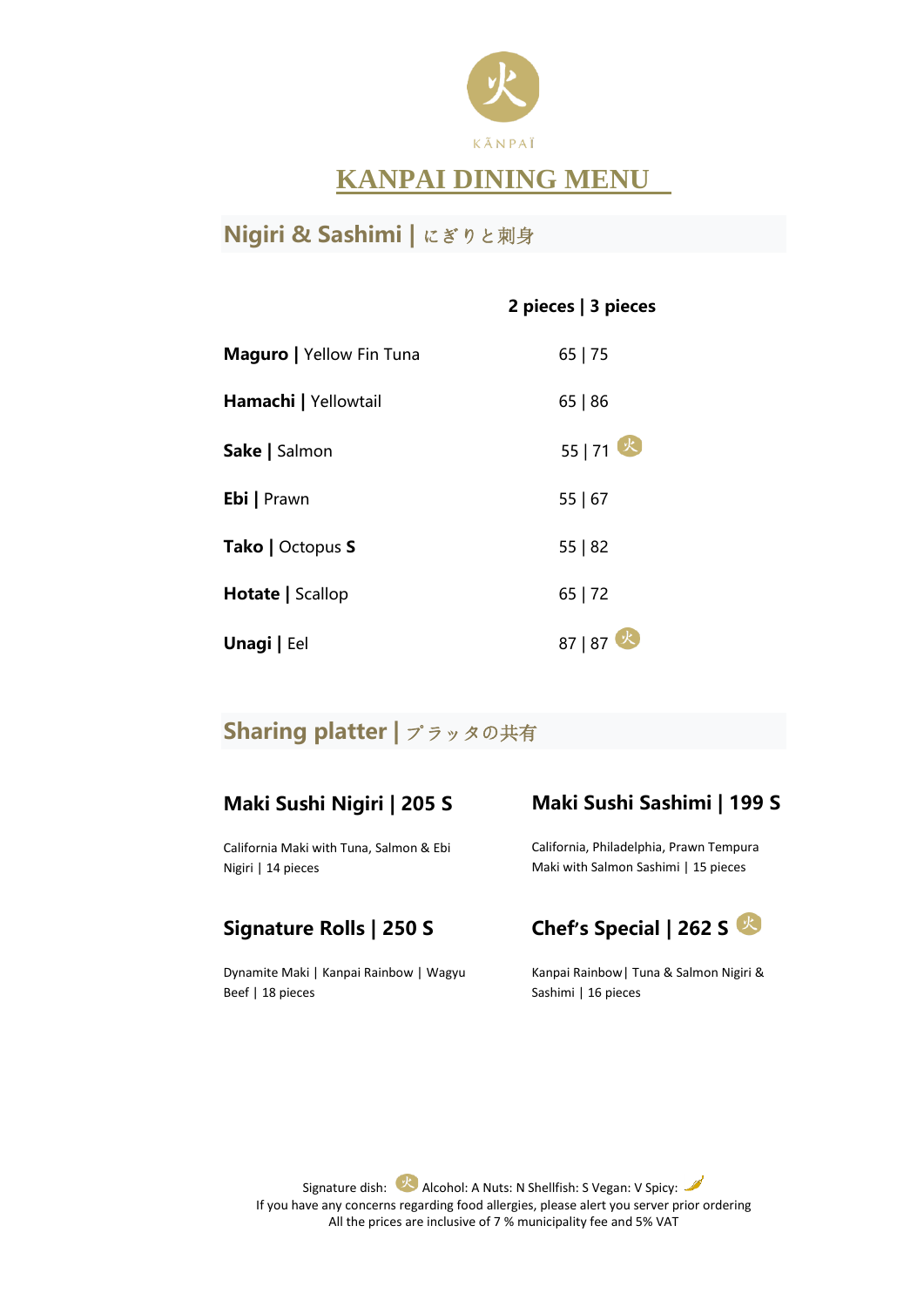

# **Signature Main Course 署名メインコース**

## **Seafood |** 海産物

### **Black Cod | 220 A**

Oven baked miso black cod; pickle ginger served with yuzu miso sauce



Black Tiger prawns with avocado, zucchini, red onion black pepper sauce

### **Shoyu Salmon | 163 A**

Grilled soy marinated salmon, green pea puree, baby potato, sakura mix, with BBQ sauce

| Dine & Wine Pairing   食事とワインのペアリング |                       |
|------------------------------------|-----------------------|
| Sauvignon Blanc                    | Bottle 270   Glass 58 |
| Cuvee Sabourin Chardonnay (France) | Bottle 300   Glass 67 |
| Conte Fosco-Sparkling Wine         | Bottle 430   Glass 72 |
|                                    |                       |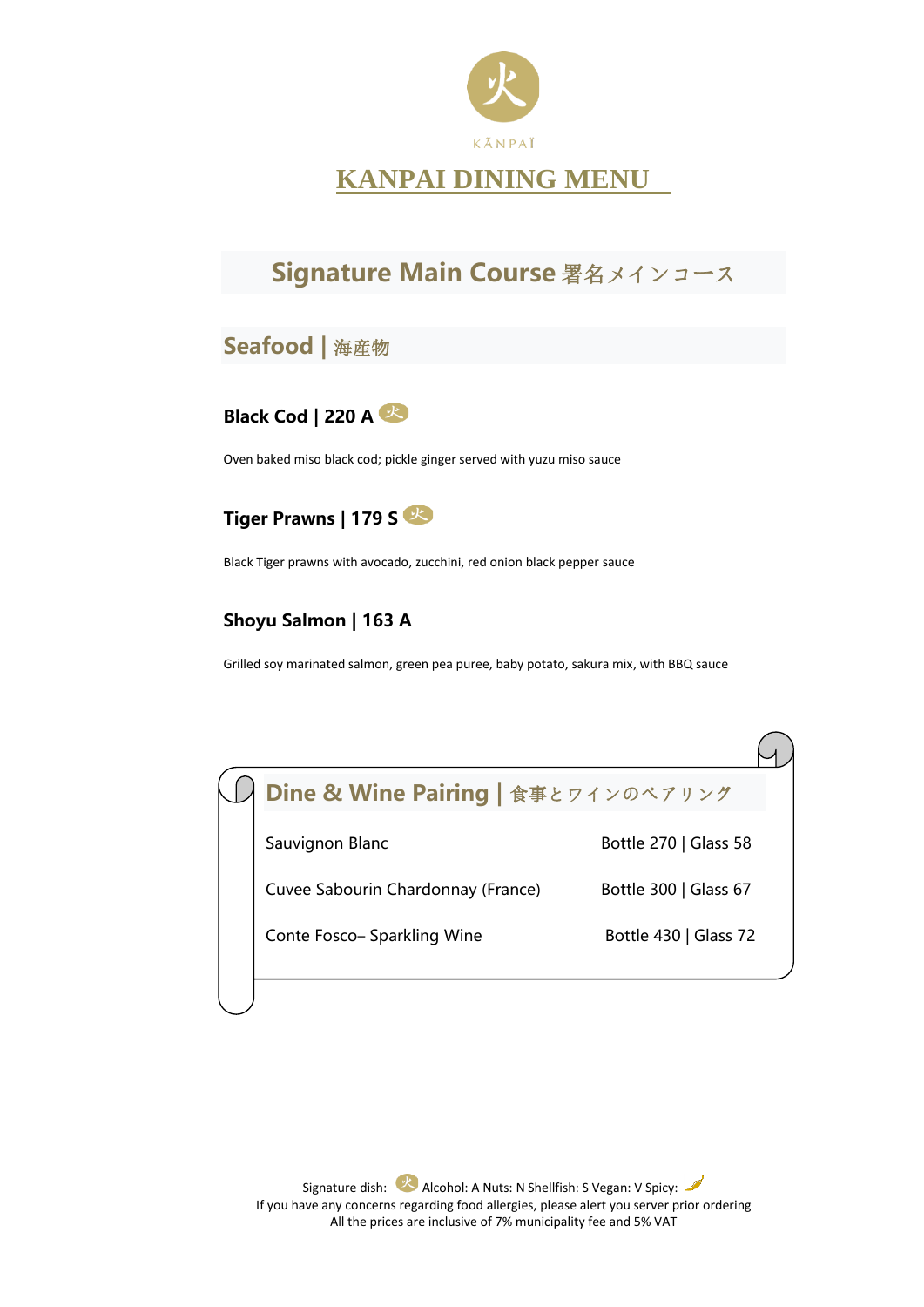

## **Meat and Poultry | 肉や家禽**

### **Teriyaki Beef | 185**

Japanese grilled with tradition teriyaki sauce, served with green asparagus



Grilled premium wagyu striploin, G7-8, roasted potato, mushroom, red tomato, leek miso, sea salt

### **Chicken Teriyaki | 150**

Japanese grilled with tradition teriyaki sauce, served with green asparagus

#### **Green Curry with Chicken | 150**

Rich or mild coconut based green curry, flavored with lemon grass, red chili, eggplants, and green curry paste, served with steamed rice

### **Angry Chicken | 150 D**

Oven roasted chicken thigh with spicy cream sauce, grilled chili, shimeji & button mushrooms & roasted baby potatoes

| Dine & Wine Pairing   食事とワインのペアリング |                       |
|------------------------------------|-----------------------|
| Merlot                             | Bottle 270   Glass 58 |
| Arcadian Shiraz (Australian)       | Bottle 255   Glass 56 |
| <b>Pinot Grigio</b>                | Bottle 300   Glass 67 |
|                                    |                       |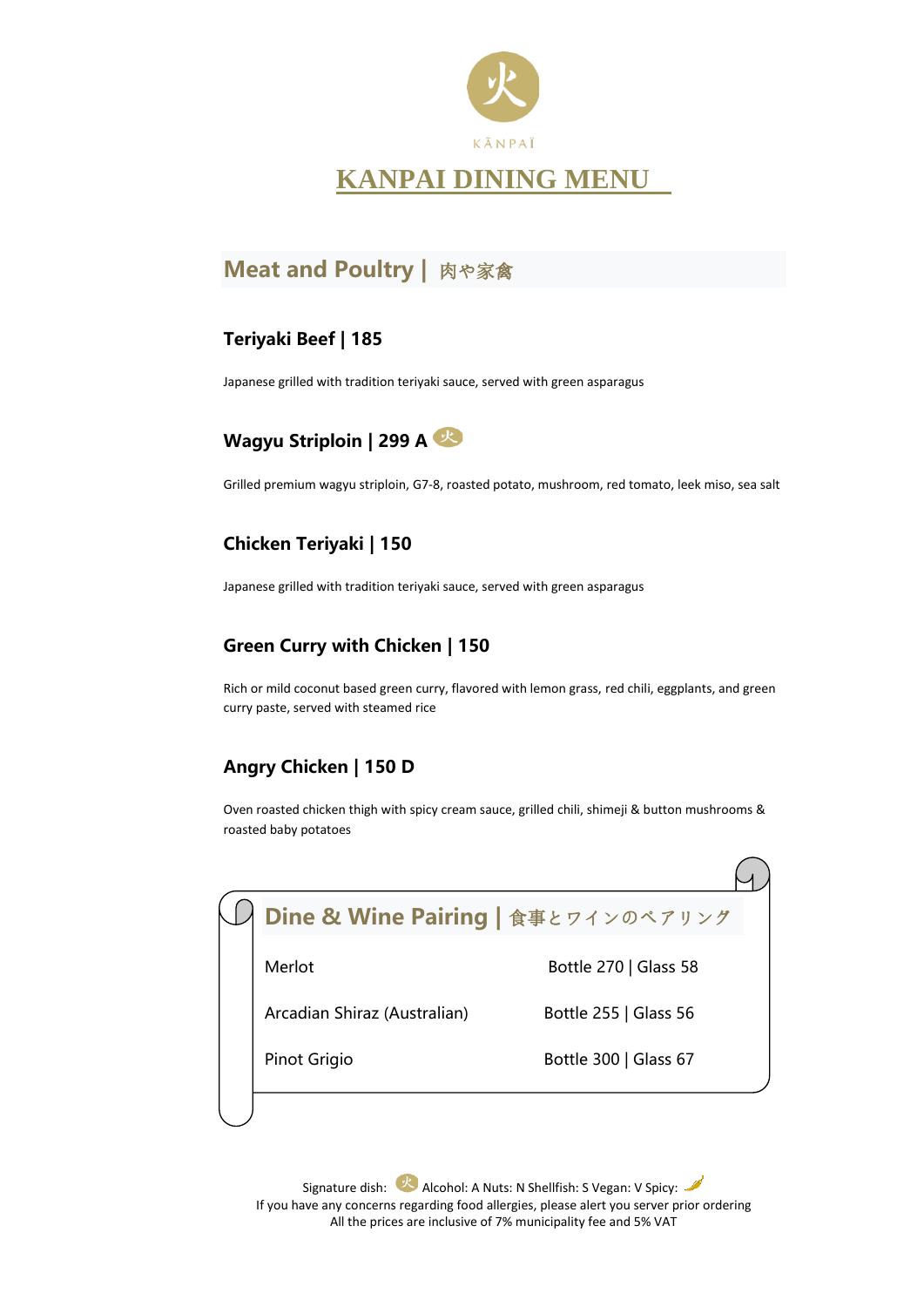

## **Vegetable Dishes |** 野菜料理

### **Tofu Steak | 89 V**

Seared tofu with leek miso sauce, fried lotus root & micro cress, chili hair & sakura

## **Green Curry with Vegan | 100**

Rich or mild coconut based green curry with snow peas, zucchini, baby corn, carrot, asparagus, green curry paste, chili, served with steamed rice

## **Rice & Noodles | ご飯と麺**

#### **Thai Style Fried Rice**

### **Vegan 44 | Chicken 54 | Prawn 61**

Thai style fried rice with choices of vegetable, chicken or prawn

#### **Yakisoba – Fried Noodles**

#### **Vegan 47 | Chicken 54 | Prawn 61**

Wok fried Japanese noodle with choices of vegetables, chicken or prawn

**Fried Rice - Japanese Style | 32**

**Steam Rice | 22**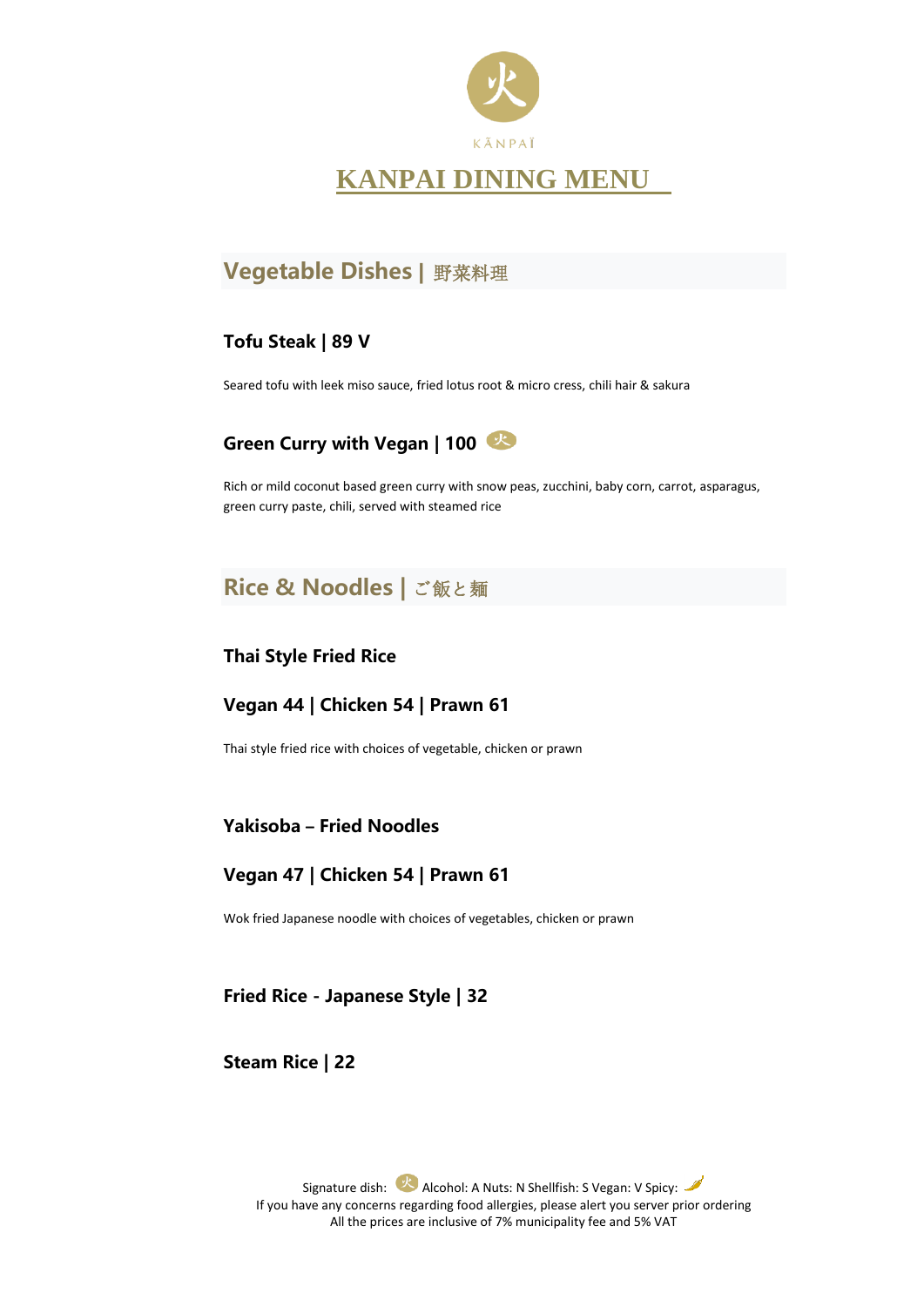

# **Desserts** デザート

### **Fried Banana | 50**

Fried banana with ice cream and chocolate sauce



Mascarpone, green tea drenched lady fingers & fresh berries

**Blueberry Cheese Cake| 61**

Homemade cheese cake served with blueberry sauce

### **Selected Ice-creams & Sorbets | 28**



Homemade chocolate brownie served with vanilla ice cream and chocolate sauce